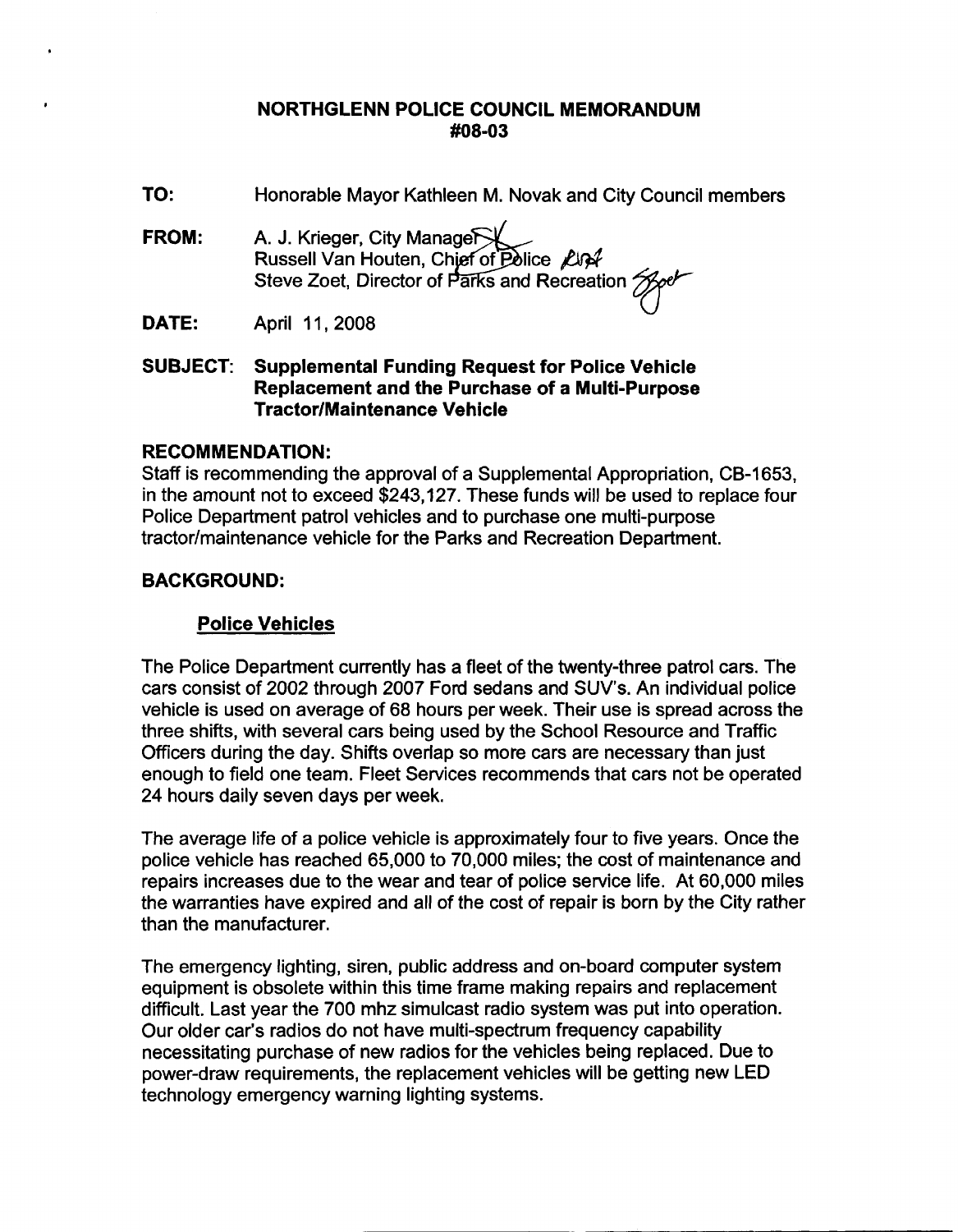Historically, we have replaced four police vehicles each year producing a 100% fleet rotation cycle of about five and one-half years.

The overall replacement cost of a police vehicle is broken down as follows:

| <b>Black &amp; White Ford Crown Victoria</b>           | \$25,000 ea. veh. |
|--------------------------------------------------------|-------------------|
| Emergency Lighting & PA/Siren System                   | \$13,977 ea. veh. |
| <b>Mobile Data Computer System</b>                     | \$5,000 ea. veh.  |
| 700/800 mhz Radio System                               | \$4,000 ea. veh.  |
| <b>Police Markings/Graphics</b>                        | \$526 ea. veh.    |
| Roll Bar, Screen & Prisoner Transport Restraint System | \$1,023 ea. veh.  |
| Total cost of replacing 4 police vehicles:             | \$198.104.00      |

## **Parks Utility Tractor**

The utility tractor is to replace an existing unit that is in excess of 12 years old. has minimal application capabilities due to its limited features and has surpassed its expected serviceable life. Fleet Services does not believe that it will make it through another year of service and it has experienced significant down time in recent years during times of critical need. The proposed replacement includes additional features to allow for year-round use, assisting with snow removal in winter months and other utility operations throughout the year. Newer ancillary equipment within our inventory such as mowers, top dressers and turf vacuums require more powerful engines to properly and safely operate them which this unit affords. The existing unit is not properly sized and is too old to effectively operate this equipment and thus will often overheat and break down as a result.

The unit cost of the utility tractor, inclusive of needed and desired ad-on features, is \$45,023 and includes \$17,509 in discounted savings through State contract pricing.

Total cost of new utility tractor:

#### \$45,023.00

## POTENTIAL OBJECTION:

City Staff is not aware of any specific opposition to the proposed resolution.

## **BUDGET/TIME IMPLICATIONS:**

The sum of all requests equates to \$243,127. Sufficient monies currently exist within the Vehicle Replacement Fund. Ordering window for late summer 2008 delivery of Ford police vehicles closes May 15, 2008.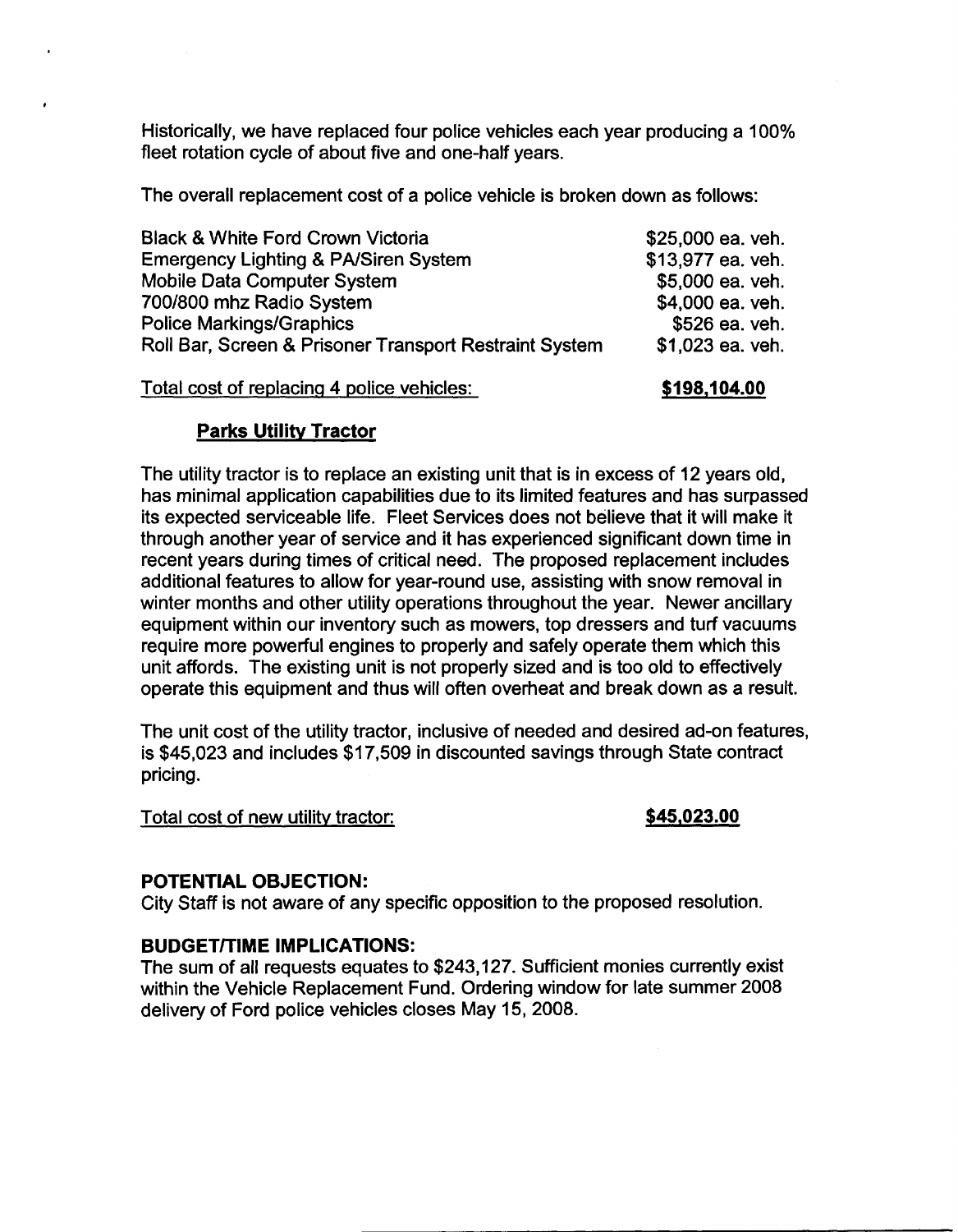# **STAFF REFERENCE:**

If Council members have any comments or questions they may contact Chief<br>VanHouten, 303/450-8864, rvanhouten@northglenn.org and Steve Zoet,<br>303/450-8725, szoet@northglenn.org.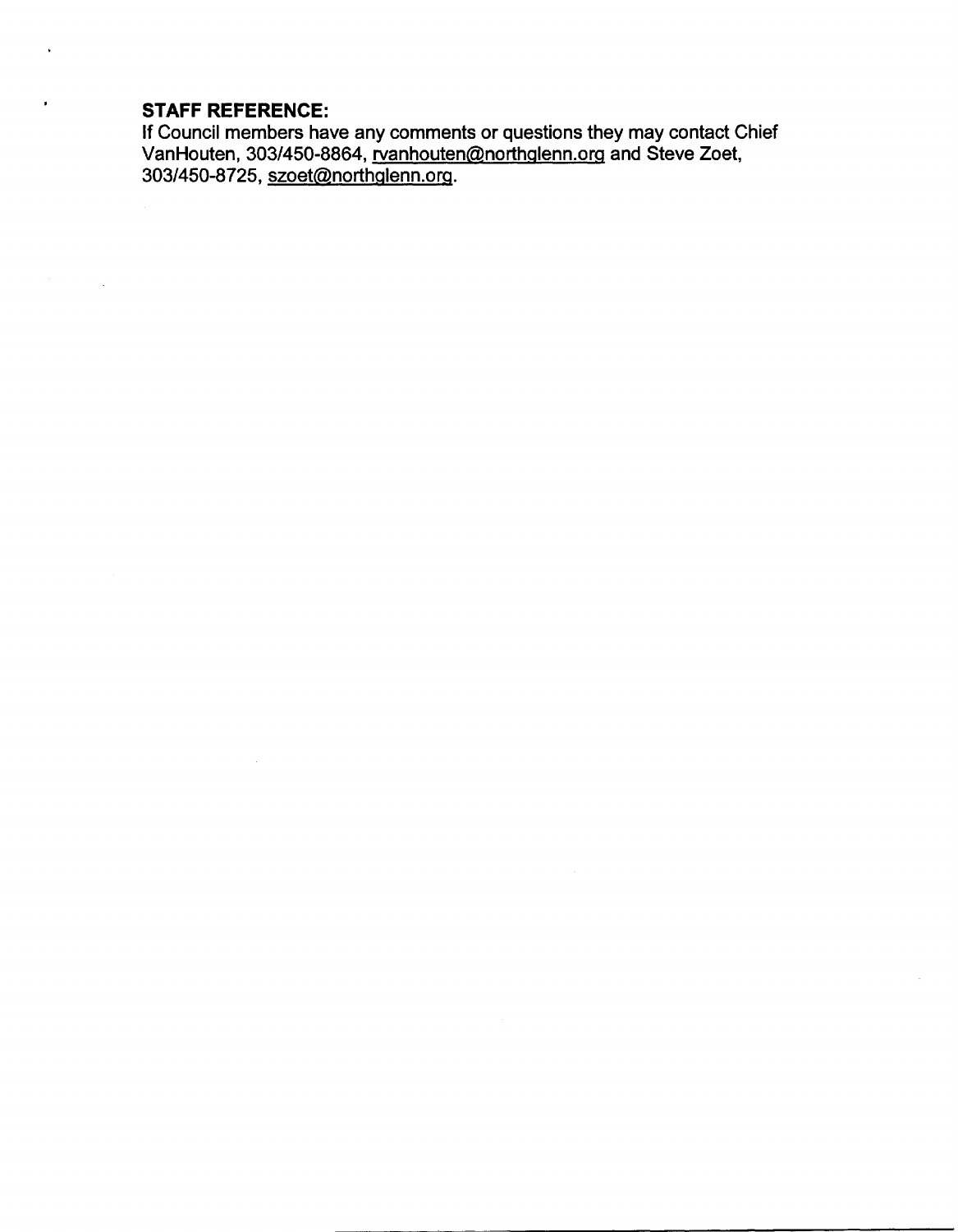## SPONSORED BY: COUNCIL MEMBERS DOWNING AND PARSONS

COUNCILMAN'S BILL ORDINANCE NO.

No. CB-1653

Series of 2008 Series of 2008

A BILL FOR A SPECIAL ORDINANCE AMENDING THE 2008 BUDGET RECOGNIZING REVENUES AND APPROPRIATING EXPENDITURES BY SUPPLEMENTAL APPROPRIATION, FOR THE PAYMENT OF THE COSTS AND EXPENSES OF THE MUNICIPAL GOVERNMENT, AGENCIES AND OFFICES OF THE CITY OF NORTHGLENN, COLORADO, FOR THE FISCAL YEAR BEGINNING JANUARY 1, 2008.

BE IT ORDAINED BY THE CITY COUNCIL OF THE CITY OF NORTHGLENN, COLORADO, THAT THE 2008 BUDGET SHALL BE AMENDED AS FOLLOWS:

- **Section 1. Supplemental appropriations, transfer of appropriations and recognition of revenues.** 
	- **(a) Vehicle Replacement Fund. Amend the 2008 Vehicle Replacement Fund budget to increase appropriations in the amount of \$243,127 as follows:**
- (Item 1)  $\qquad$  \$ 198,104 to finance four fully equipped police patrol vehicles.
- (Item 2) \$ 45,023 to finance a Parks utility tractor inclusive of ad-on features.

**Recognize a decrease in the final 2008 Vehicle Replacement Fund balance of \$243,127 for expenditures represented by the above supplemental appropriation.**

#### **Section 2. The City Council of the City of Northglenn, Colorado, hereby finds and declares that in making appropriations provided by this ordinance:**

- (a) No appropriation for debt service has been reduced or transferred.
- (b) No appropriation has been reduced below any amount required by law to be appropriated.
- (c) No appropriation has been reduced by more than the unencumbered balance thereof.
- (d) In the case of each transfer of all or part of any unencumbered appropriation, such transfer has been requested and approved by the City Manager.